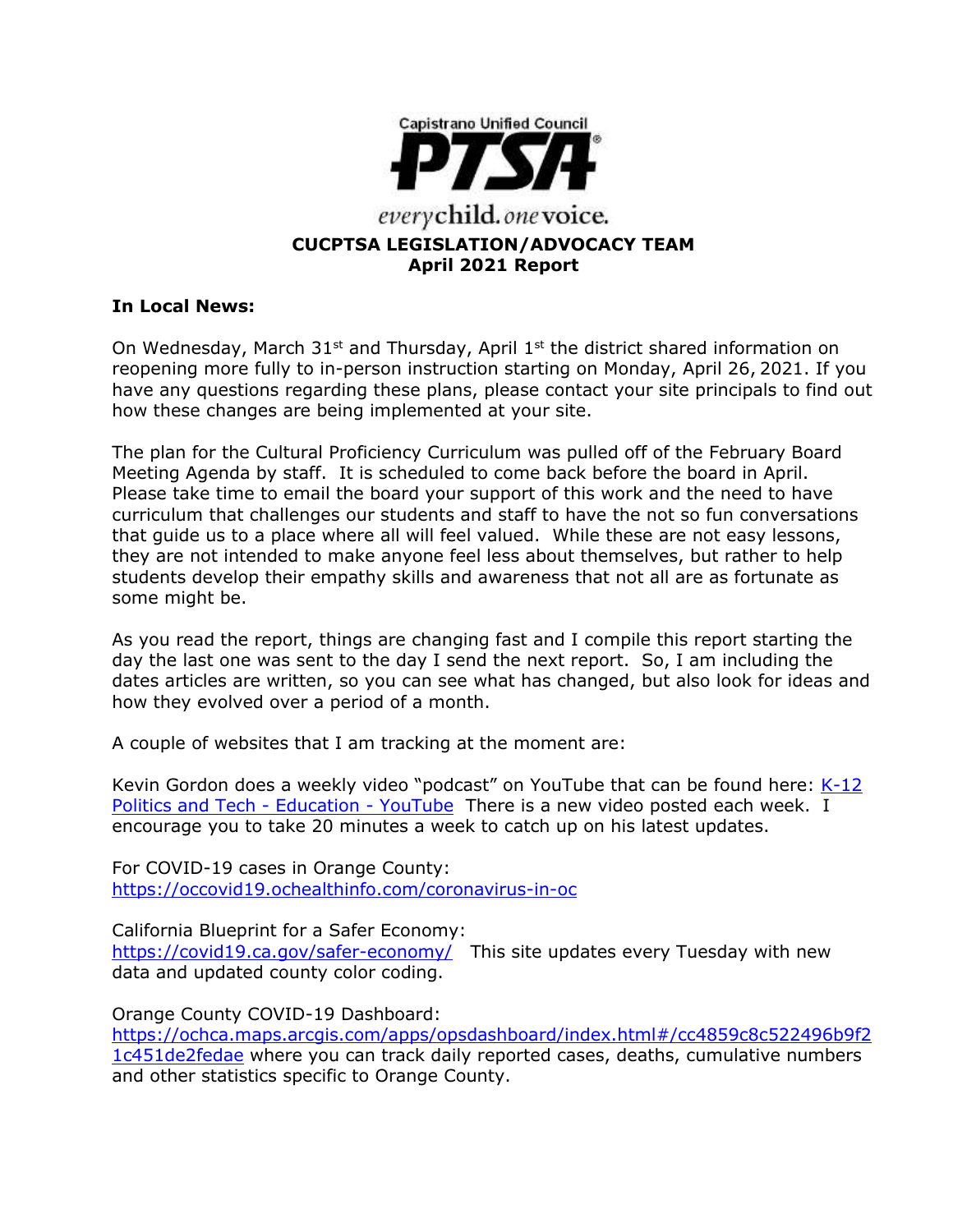Agendas from the most recent Board of Trustee meetings can be found here: March 24, 2021 – Special Board Meeting – Closed Session Only – [7509463662096375244.pdf \(schoolloop.com\)](https://capousd-ca.schoolloop.com/file/1514016268888/1531973256666/7509463662096375244.pdf) March 17, 2021 – Board Meeting - [https://capousd](https://capousd-ca.schoolloop.com/file/1514016268888/1531973256666/6638857722782178859.pdf)[ca.schoolloop.com/file/1514016268888/1531973256666/6638857722782178859.pdf](https://capousd-ca.schoolloop.com/file/1514016268888/1531973256666/6638857722782178859.pdf) March 3, 2021 – Special Board Meeting - [4163695457219343984.pdf \(schoolloop.com\)](https://capousd-ca.schoolloop.com/file/1514016268888/1531973256666/4163695457219343984.pdf) February 17, 2021 – Board Meeting - [https://capousd](https://capousd-ca.schoolloop.com/file/1514016268888/1531973256666/7290119953130700183.pdf)[ca.schoolloop.com/file/1514016268888/1531973256666/7290119953130700183.pdf](https://capousd-ca.schoolloop.com/file/1514016268888/1531973256666/7290119953130700183.pdf)

Minutes and Audio Recordings of Meetings can be found at [https://capousd](https://capousd-ca.schoolloop.com/pf4/cms2/view_page?d=x&group_id=1514016268888&vdid=wi10b1qsopu12s)[ca.schoolloop.com/pf4/cms2/view\\_page?d=x&group\\_id=1514016268888&vdid=wi10b1](https://capousd-ca.schoolloop.com/pf4/cms2/view_page?d=x&group_id=1514016268888&vdid=wi10b1qsopu12s) [qsopu12s](https://capousd-ca.schoolloop.com/pf4/cms2/view_page?d=x&group_id=1514016268888&vdid=wi10b1qsopu12s) Minutes are listed once approved, audio is typically posted within a day or two of the meeting. Also, on this page are links to 2018-2019 minutes/agendas/audio and previous years.

You can also stream past school board meetings if you want to re-watch something for clarity on their YouTube channel at [CapoUSD BoardMeeting -](https://www.youtube.com/channel/UCVxpUeRR8sk9-7pRYjUzzmQ) YouTube

## **CUCPTSA Legislation/Advocacy Racial Equity Book Club –**

We have formed our own Racial Equity Book Club – we will provide summaries of what we learned from each book read. Other updates from the book club will be included here as well. We are currently reading How to Be An Antiracist by Ibram X. Kendi. We finished reading and discussing White Fragility: Why It's So Hard for White People to Talk About Racism by Robin Diangelo in March. The book gave detailed examples of why many White Americans find talking about race and racism to be incredibly difficult. It also at the end provided starting steps we can and need to take to start tackling these hard conversations. Looking forward to our next book club discussions in April.

## **From Fourth District PTA:**

## **Talking Points for Legislative Chairs, March 2021**

Details are in the March issue of the *Advocacy Communicator.*

- Participants in this year's virtual Sacramento Safari heard a lot of discussion about reopening schools and a pair of bills, SB 86 and AB 86, that would provide \$6.6 billion to accomplish that. Those bills were approved on March 4 and signed into law by Gov. Newsom.
- California State PTA took positions on 22 state bills and some of them are listed in the Communicator. Among other things, the bills deal with the extension of the internet into unserved communities, ethnic studies, mandatory kindergarten, and testing children for dyslexia.
- The next Advocacy Forum, on March 19, will be a follow-up to the Safari. All PTA members are welcome to participate. You can watch recordings of the conference at sacsafari.org.
- After listening to the Sacramento Safari speakers, participants met in small groups with state legislators who represent Orange County. Their three key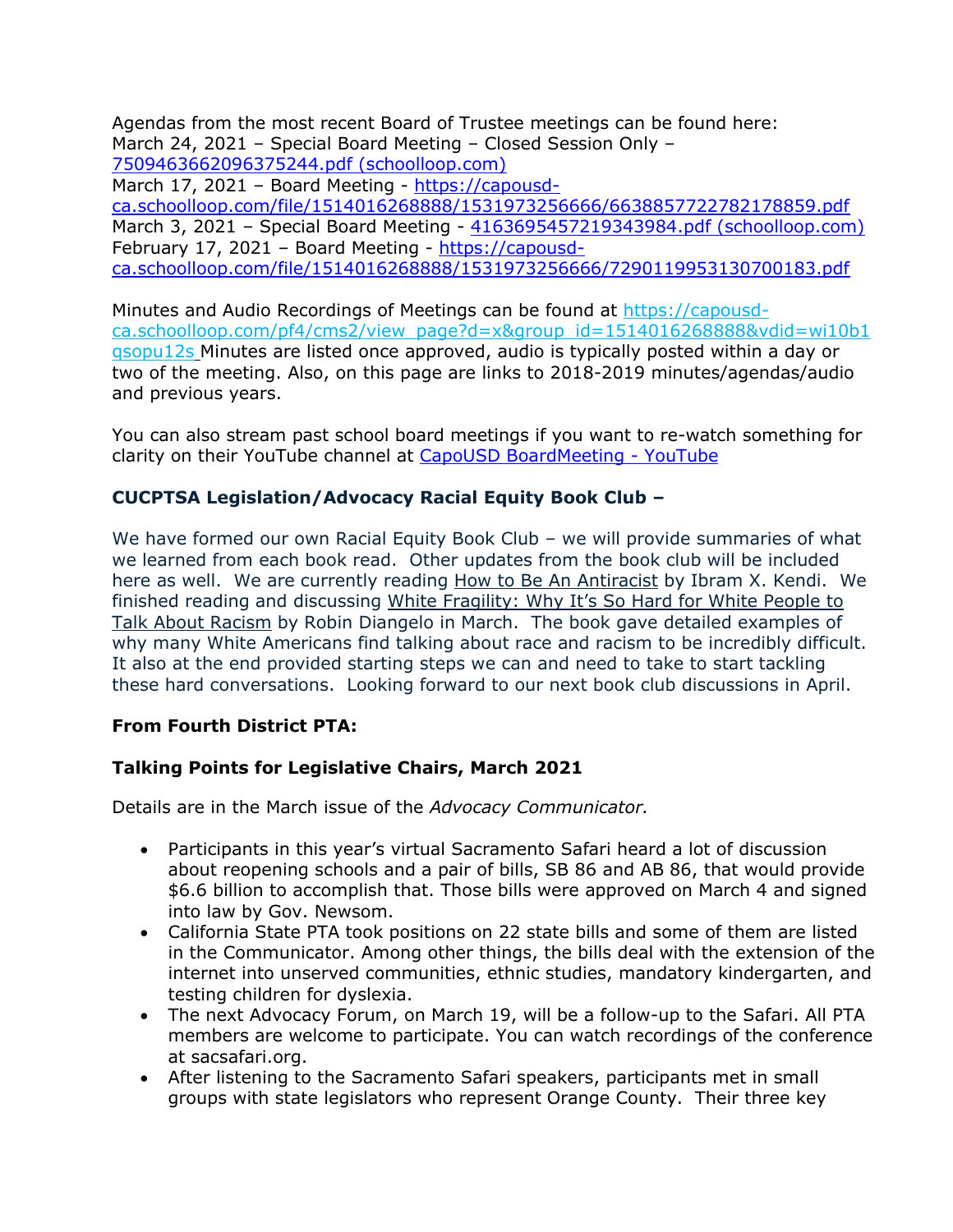messages were about the return to in-person learning, the need for more education funding, and the need for mental health support services. Details are in the Communicator.

• Last month California State PTA developed 10 recommendations for the safe reopening of schools. In response to feedback from local members, including some from Orange County, the recommendations were amended. There's a link to the new version in the Communicator. Many of those recommendations were included in the \$6.6 billion bill.

## **Talking Points for Legislative Chairs, April 2021**

Details are in the April issue of the *Advocacy Communicator.*

- California is developing a Cradle-to-Career Data System to track students from early childhood to entrance into working careers. Work on this system began last year. The governor's budget includes \$15 million to continue the development of the data base, which combines information from numerous sources and is designed to help policymakers make more informed budget and policy decisions.
- California State PTA has a "watch" position on AB 99, which authorizes the continuing development of the data base. A resolution approved by convention delegates supports the idea of a longitudinal data base.
- The National PTA Legislative Conference in March included virtual visits to Congress to present five requests. The requests dealt with the COVID relief package (which was approved the day of the visits), Statewide Family Engagement Centers (California doesn't have one), an infrastructure package for schools, the federal school meal program, and legislation to prohibit seclusion, restraints and corporal punishment in schools.
- Last month's Communicator listed several state bills that California State PTA is supporting and there are five more in this issue.
- Fourth District PTA hopes to be back in Sacramento for next year's Sacramento Safari. We need to include about \$700 in our PTA budget for that.

Back issues of the Communicator can be found at: <http://www.fourthdistrictpta.org/advocacy-communicator/>

## **CA PTA Monthly Advocacy Calls:**

Join California State PTA Director of Legislation Shereen Walter and members of the Legislation Team on Wednesdays.

Here is the schedule of upcoming advocacy webinars through June 2021. The webinars generally take place the first Wednesday of every month, from 7:00-8:00 p.m. (with some exceptions):

- May 5, 2021
- June 2, 2021

To register for any or all of these webinars, click here: [https://attendee.gotowebinar.com/rt/31940121174953740](http://capta.bmetrack.com/c/l?u=AB6FF6E&e=10CEA9F&c=4592C&t=0&l=2971D61A&email=TepeYfBsuqqthho6K9B9EXzBjzlZ2TJR&seq=1)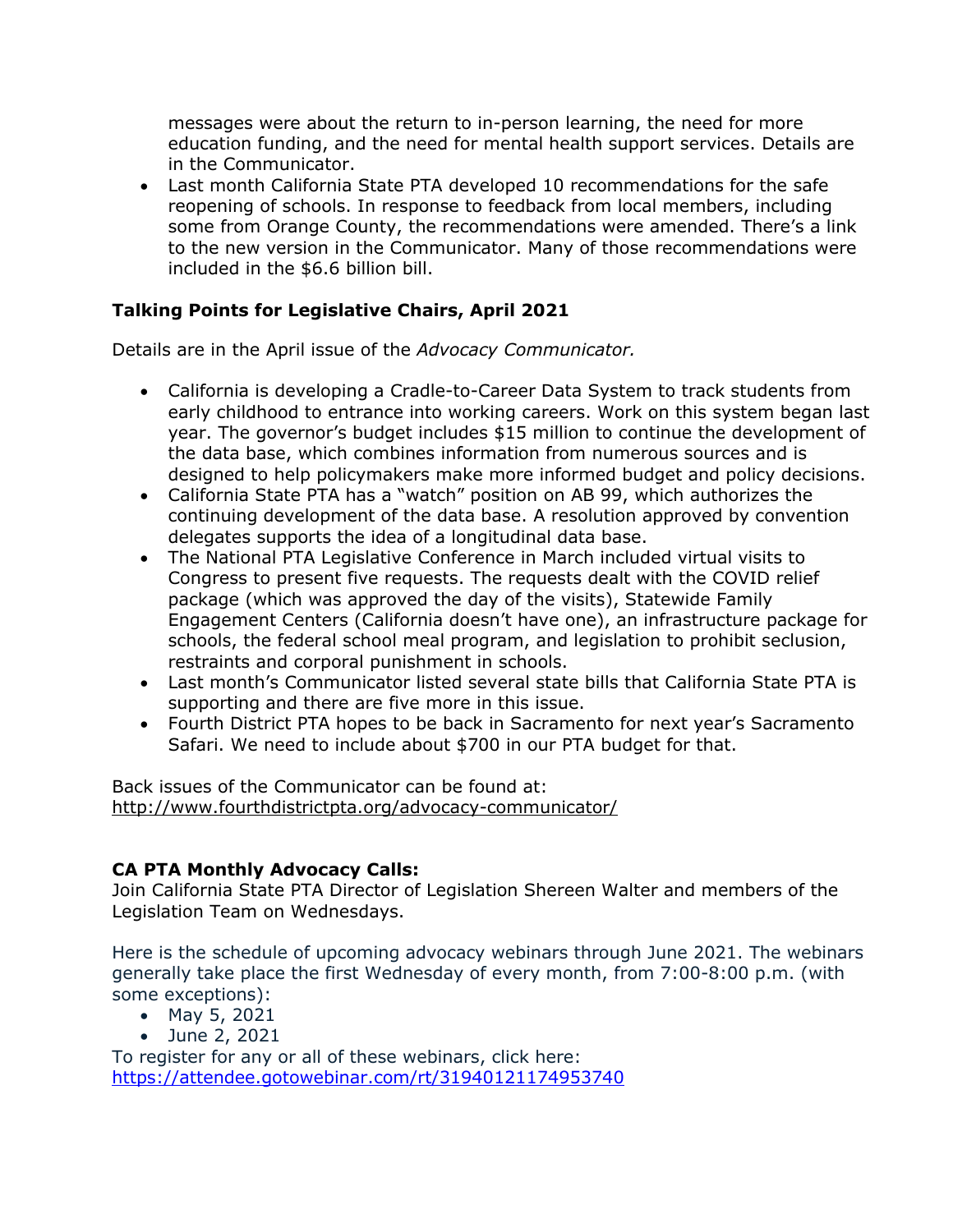### **California PTA News:**

#### **In State News:**

**Local assessments an option if statewide tests aren't viable during pandemic, California officials signal** by Sydney Johnson – April 2, 2021 – California education officials have been told verbally that the state may not need to submit a waiver application to the U.S. Department of Education, thus opening the door for more flexibility this spring when it comes to standardized testing, as school districts continue to navigate reopening plans during the pandemic. … California's plan would still offer the state's Smarter Balanced assessments in mathematics and English language arts, the California Science Test, as well as tests for English learners and other special populations. …. But in situations where it is not viable for districts to administer those assessments due to challenges such as assuring Covid-19 safety or broadband limitations while students are at home, the policy would also permit school districts to select their own assessments if they met a set of criteria prescribed by the state. … These assessments would have to be aligned with Common Core state standards; be available to assess students in grades 3-8 and 11; be uniformly administered across a grade span, school or district; and provide disaggregated results for parents, educators and the public. Read the complete article at: [https://edsource.org/2021/california](https://edsource.org/2021/california-school-districts-get-ok-to-choose-local-assessments-over-statewide-tests-this-spring/)[school-districts-get-ok-to-choose-local-assessments-over-statewide-tests-this-spring/](https://edsource.org/2021/california-school-districts-get-ok-to-choose-local-assessments-over-statewide-tests-this-spring/)

**One year later: Covid's impact on California education** by Dana Amihere, Yuxuan Xie, Justin Allen, and Ali Tadayon – March 15, 2021 – For most of California's 10 million K-12 and college students, the beginning of March marks one year of learning online. Though a return to in-person instruction is now on the horizon for many as the number of new Covid-19 cases drops and millions receive vaccines, the last year for the education community has been characterized by anxiety, disruption, reckoning and uncertainty. Here's a glance through key milestones over the past year, and EdSource's reporting about them. Read through the timeline at <https://edsource.org/2021/one-year-later-covids-impact-on-california-education/>

**California schools to get \$15.3 billion in federal aid under American Rescue** 

**Plan** by John Fensterwald – March 11, 2021 – The nearly \$2 trillion American Rescue Plan that President Joe Biden signed Thursday will send \$15.3 billion in assistance to California's K-12 schools. It will be by far the biggest of the three relief acts that Congress passed in less than a year to combat the pandemic and the recession. Read the complete article that details how funds are distributed at:

[https://edsource.org/2021/california-schools-to-get-15-3-billion-in-federal-aid-under](https://edsource.org/2021/california-schools-to-get-15-3-billion-in-federal-aid-under-american-rescue-plan/)[american-rescue-plan/](https://edsource.org/2021/california-schools-to-get-15-3-billion-in-federal-aid-under-american-rescue-plan/)

**Find out how much California school districts and charter schools will get in Covid relief Database** by Daniel J. Willis and Justin Allen – March 11, 2021 – Take some time to explore the database, find out how much Capistrano has received over the various packages at: [https://edsource.org/2021/california-districts-and-charter](https://edsource.org/2021/california-districts-and-charter-schools-get-covid-relief-funding-under-american-rescue-plan-act/)[schools-get-covid-relief-funding-under-american-rescue-plan-act/](https://edsource.org/2021/california-districts-and-charter-schools-get-covid-relief-funding-under-american-rescue-plan-act/)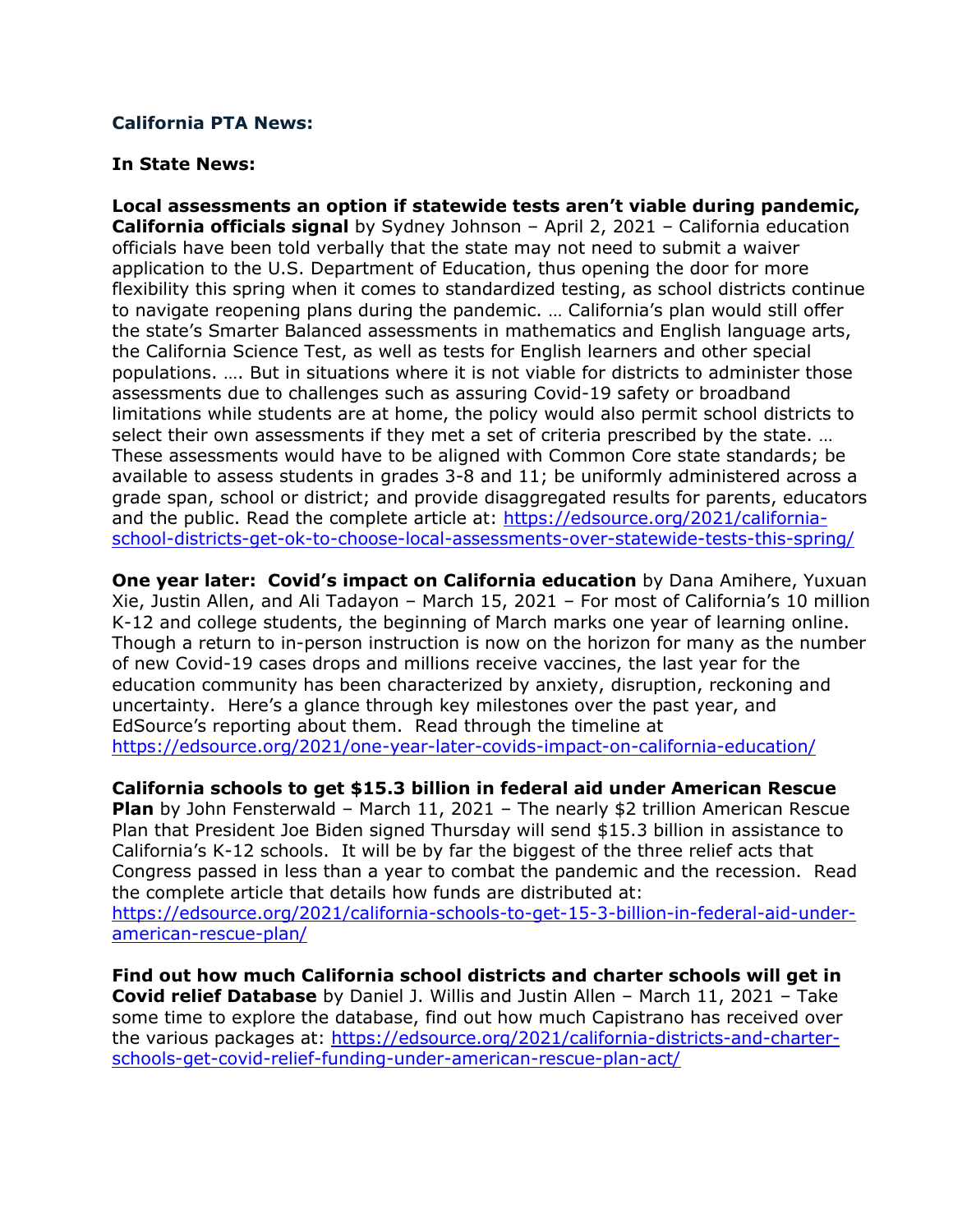**California moving to pioneer free meals for all students: East Bay senator's bill could make California the first state in the country to provide universal school meals** by Ali Tadayon – April 8, 2021 – The "Free School Meals For All" bill, SB 364, introduced last month by East Bay Sen. Nancy Skinner, D-Berkeley, would establish a statewide Universal Meal Plan starting in the 2022-2023 school year. It would guarantee free breakfast and lunch for all California students and eliminate the application process that proved a barrier to many families. Though New York City, Chicago and other U.S. cities have created such program, California would be the first to do it statewide. … Skinner presented the bill Tuesday at the California Senate Standing Committee on Education where it was met with unanimous bipartisan support and no opposition. Read the complete article at: [https://edsource.org/2021/california](https://edsource.org/2021/california-moving-to-pioneer-free-meals-for-all-students/)[moving-to-pioneer-free-meals-for-all-students/](https://edsource.org/2021/california-moving-to-pioneer-free-meals-for-all-students/)

**Some districts looking to cut back PE as campuses reopen** by Carolyn Jones – April 1, 2021 – As many students begin returning to campus after a year of being mostly stuck indoors during school hours staring at screens, some districts in Calfornia are cutting the programs that advocates say students need more than ever: physical education. …. In Capistrano Unified in Orange County, about half the PE teachers have been reassigned, leaving some remaining PE teachers with rosters of more than 500 students. Read the complete article at: [https://edsource.org/2021/some-districts](https://edsource.org/2021/some-districts-looking-to-cut-back-p-e-as-campuses-reopen/)[looking-to-cut-back-p-e-as-campuses-reopen/](https://edsource.org/2021/some-districts-looking-to-cut-back-p-e-as-campuses-reopen/)

**California adopts CDC's recommendation to reduce social distancing in school to 3 feet: Change could significantly increase number of students who can attend class at the same time** by John Fensterwald – March 19, 2021 – In alignment with new federal guidance, Gov. Gavin Newsom and the California Department of Public Health have halved the minimum social distancing requirement in schools from 6 feet to 3 feet. Read the complete article at: [https://edsource.org/2021/california-to-follow](https://edsource.org/2021/california-to-follow-cdcs-recommendation-to-reduce-social-distancing-in-school-to-3-feet/)[cdcs-recommendation-to-reduce-social-distancing-in-school-to-3-feet/](https://edsource.org/2021/california-to-follow-cdcs-recommendation-to-reduce-social-distancing-in-school-to-3-feet/) Note – that while social distancing guidelines have changed, the contract tracing guidelines are still at the 6 foot mark.

**What 3-foot social distance means for reopening of California schools: The largest impact could be eliminating the need for hybrid learning in the fall** by Diana Lambert and John Fensterwald – March 26, 2021 – New state and federal Covid safety guidelines that reduce the recommended minimum distance between students from 6 feet to 3 feet should make it easier for California schools to return students to classrooms full time, but most districts are not likely to make the change until the fall. Read the complete article at: [https://edsource.org/2021/what-3-foot-social-distance](https://edsource.org/2021/what-3-foot-social-distance-means-for-reopening-of-california-schools/)[means-for-reopening-of-california-schools/](https://edsource.org/2021/what-3-foot-social-distance-means-for-reopening-of-california-schools/)

**After 8 hours, 250-plus speakers, California board adopts ethnic studies model curriculum: It's not a mandate; school districts can add or ignore lesson plans and guidance** By John Fensterwald – March 19, 2021 - … "Adopting the model curriculum today that is balanced, focused and bold is an extraordinary test that may not please everyone, but facing our history is an uncomfortable endeavor and making landmark educational change is never easy," said Alejo, who is now a Monterey County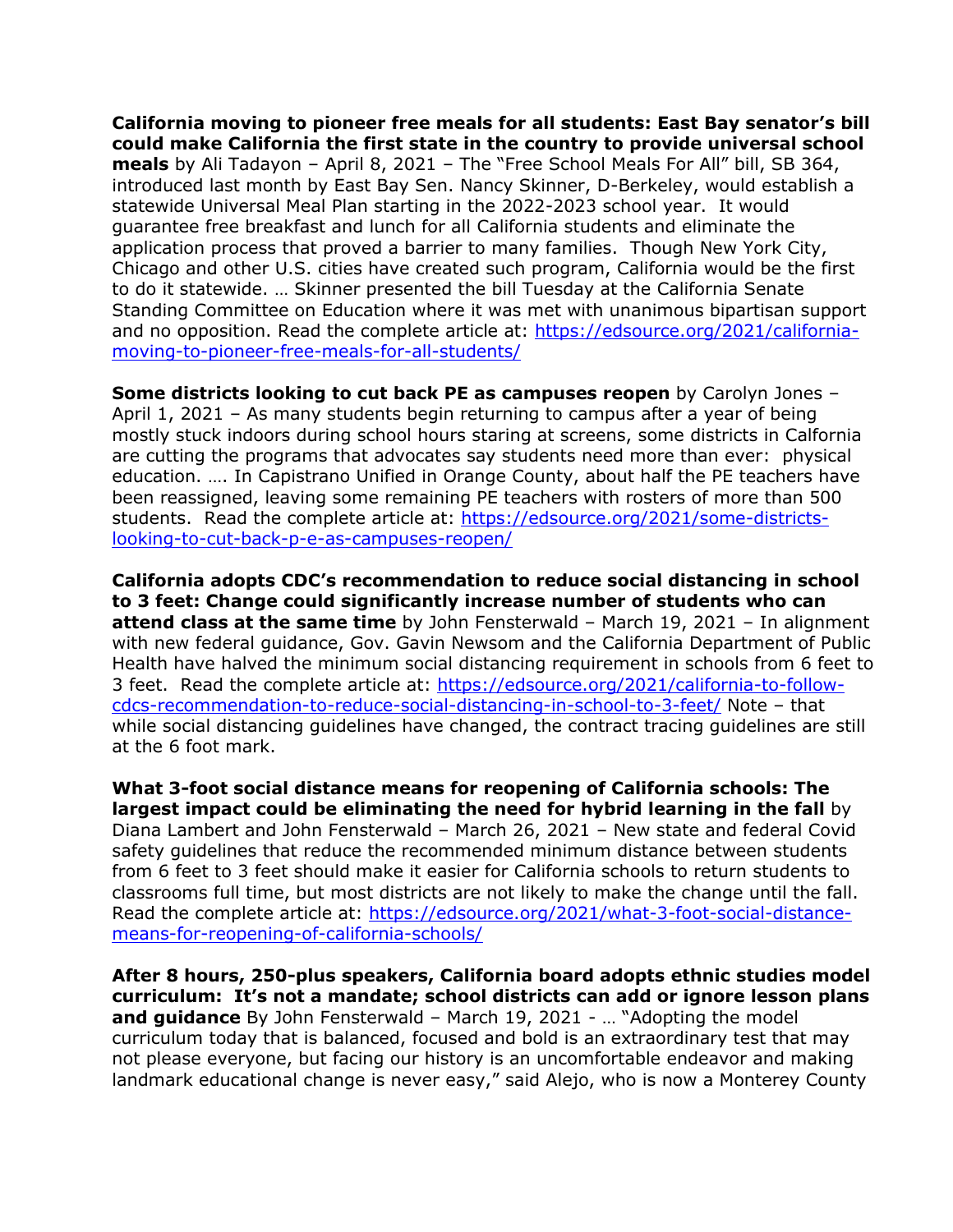supervisor. Read the complete article at: [https://edsource.org/2021/after-8-hours-](https://edsource.org/2021/after-8-hours-250-plus-speakers-california-board-adopts-ethnic-studies-model-curriculum/)[250-plus-speakers-california-board-adopts-ethnic-studies-model-curriculum/](https://edsource.org/2021/after-8-hours-250-plus-speakers-california-board-adopts-ethnic-studies-model-curriculum/)

**A final vote, after many rewrites, for California's controversial ethnic Studies curriculum: State Board faces deadline to pass curriculum that districts can choose how to use** by John Fensterwald – March 17, 2021 - … The (Ethnic Studies) model curriculum, while voluntary for districts to adopt, is intended to build upon ethnic studies courses already offered as electives in hundreds of high schools. … Over the past two years, the language of ethnic studies – white privilege, implicit bias, white supremacy – has seeped into everyday speech. Searing events outside of California – police killings of Blacks, insurrectionists on Capitol Hill wielding Confederate flags, violent attacks on Asian Americans, blatant efforts to disenfranchise minority voters – have underscored the need for ethnic studies courses, as the draft document states, to "address the causes of racism and other forms of bigotry …. within our culture and governmental policies." Read the complete article at: [https://edsource.org/2021/a](https://edsource.org/2021/a-final-vote-after-many-rewrites-for-californias-controversial-ethnic-studies-curriculum/)[final-vote-after-many-rewrites-for-californias-controversial-ethnic-studies-curriculum/](https://edsource.org/2021/a-final-vote-after-many-rewrites-for-californias-controversial-ethnic-studies-curriculum/)

**Should kindergarten be mandatory in California?** By Karen D'Souza – March 3, 2021 - … The vast disparity in skills that students bring with them when they first go to school is one of the key factors that struck Sen. Susan Rubio, D-Baldwin Park, in her 17 years as a public-school teacher and principal. She also discovered that the gaps tended to widen over time. …. That inequity is one of the key reasons Rubio introduced Senate Bill 70, which would require all students in California to complete one year of kindergarten before entering the  $1<sup>st</sup>$  grade, beginning with the 2022-23 school year. Kindergarten is not compulsory in California and most other states, although it is mandated in 19 states and the District of Columbia, according to the Education Commission of the States, a research group that tracks education policy. Children are required to be enrolled in school at age 6 in California. Read the complete article at: <https://edsource.org/2021/should-kindergarten-be-mandatory-in-california/>

## **At the National Level:**

**As support for LGBT-inclusive curricula grows, districts navigate persistent challenges: Five states have mandates for LGBT-inclusive curricula, but experts say navigating pushback and supporting educators are ongoing struggles.** By Lauren Barack – March 24, 2021 – New Jersey is one of five states including California, Illinois, Oregon, and Colorado with mandates for public schools to teach LGBT-inclusive curriculum, which varies from the roles and contributions of LGBT figures in history to sex education. Yet experts say there is very little to enforce these requirements, whether that's districts implementing the curriculum to teachers using it in their classrooms. Read the complete article at: [https://www.k12dive.com/news/as](https://www.k12dive.com/news/as-support-for-lgbt-inclusive-curricula-grows-districts-navigate-persisten/)[support-for-lgbt-inclusive-curricula-grows-districts-navigate-persisten/](https://www.k12dive.com/news/as-support-for-lgbt-inclusive-curricula-grows-districts-navigate-persisten/)

**Tracking how the coronavirus is impacting school districts: From the shift to distance learning to the impact on school budgets, we're collecting news, analysis and expert advice on how K-12 is responding to the pandemic.** By Roger Riddell, Naaz Modan, and Kara Arundel – this is updated almost daily and you can review back to mid-May by week to see what has been happening. …. The nation's